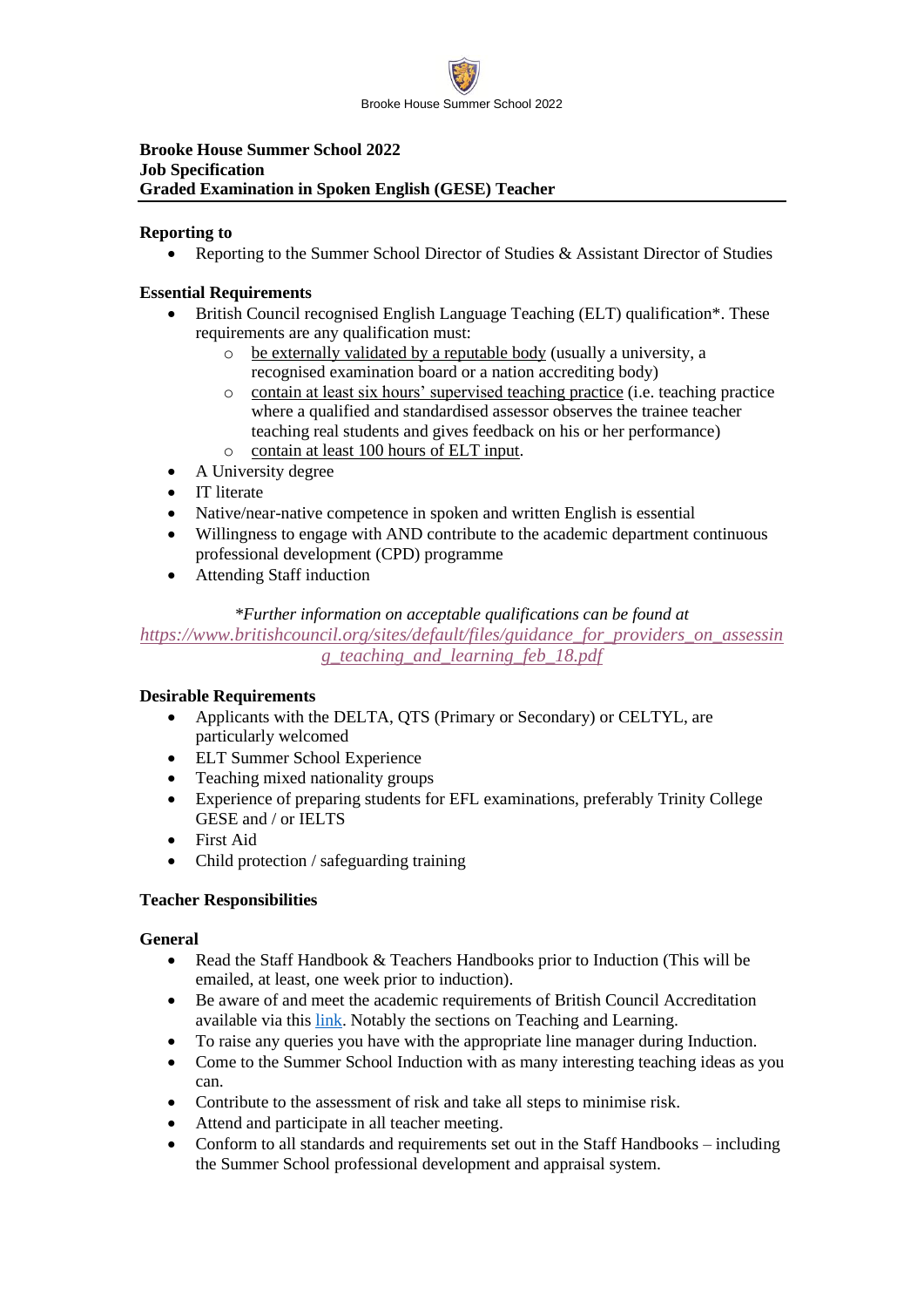

- Prepare and pack up the Teachers' Summer School staff room as required and keep it tidy.
- Prepare and decorate the classroom as directed by the DoS.
- Assure the welfare of Summer School students at all times.
- Assist in maintaining discipline amongst the students on the course at all times.
- Exploit every opportunity for students to learn English, encouraging students to communicate in English with you and to mix with students of other nationalities.
- Maintain the good reputation of Brooke House College Summer School.
- Wear your Brooke House Summer School staff ID badge during all lessons and excursions.

#### **EFL Teaching**

- Prepare for and teach [Graded English Speaking Exam](https://www.trinitycollege.com/site/?id=368) lessons in the morning to an acceptably high standard, as assessed by the Director of Studies and as set out in the Summer School Teaching Handbook and British Council Criteria.
- Encourage lively student participation in a well-structured learning environment.
- Lesson plans and activity ideas should be actively shared with colleagues.

## **Working Day**

After breakfast, there are regular Teachers' meeting and where scheduled, all teachers must attend.

**Morning Lessons** begin after the Teachers' meeting. Our courses follow a teaching programme which is designed to help students improve their confidence in spoken English whilst developing grammar, listening, reading, writing and vocabulary skills. This is done through a communicative syllabus featuring lots of task-based activities in themed weeks and lessons linked to your excursions. The syllabus also provides a thorough preparation for the Trinity College Graded English Speaking Exam and students will sit the exam on their final Friday with a Trinity GESE. There are two morning lessons, each lasting 90 minutes. All teachers will teach these lessons.

During morning lessons, students have short breaks of 10 to 15 minutes. Teachers will supervise these sessions, on a rota basis.

In the afternoon lesson planning takes place in the teachers' room. This time is also set aside for professional development, teachers meetings and observation feedback. Teachers that show a desire to engage in the afternoon activity programme can do, but the priority is the lessons admin and planning.

From time to time there may be additional ad hoc teaching commitments to facilitate individual and/or group requests. These will be assigned by a rota, via the Director of Studies.

On Fridays, all Teachers attend the leavers' ceremony and personally hand their students, their certificates and Teacher's Reports. All other evenings are considered Teachers own time. They may get involved in the evening activity programme, if they desire.

On Saturday or Sunday, Teachers are free.

#### **Dates**

- Summer School dates: Sunday  $26<sup>th</sup>$  June  $2022 -$  Sunday  $28<sup>th</sup>$  August  $2022$
- Induction / Set Up dates: Wednesday  $22<sup>nd</sup>$  June  $2022$  to Saturday  $25<sup>th</sup>$  June  $2022$